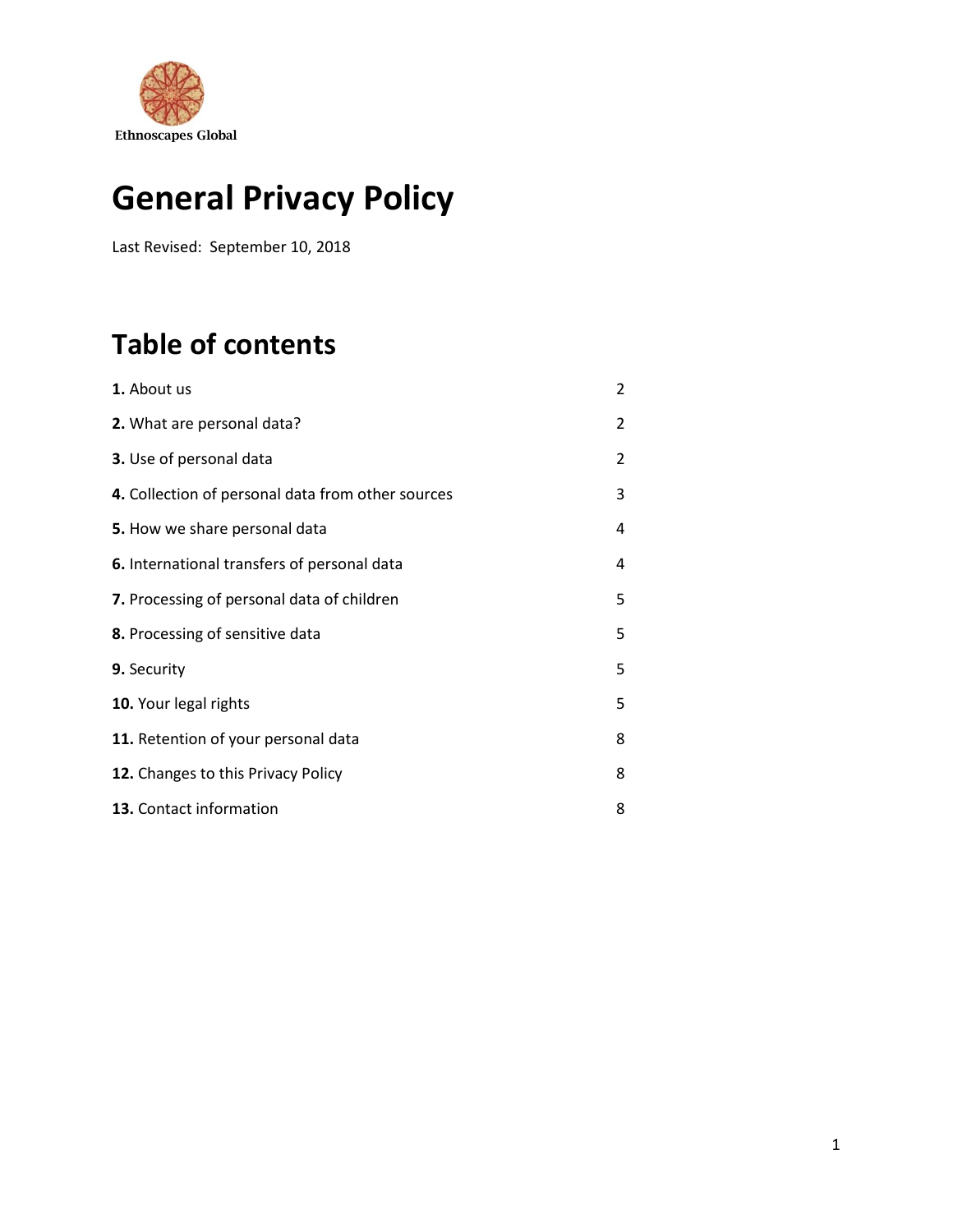

## **General Privacy Policy**

**1.** About us: "We," "Ethnoscapes Global," are responsible for the processing of personal data that we collect from or about "You." For example, we collect your personal data during your participation in a market research activity, or during a business relationship.

We are members of the American Marketing Association, American Anthropological Association, and the National Association for the Practice of Anthropology. We follow their codes of conduct for research and we are also adherents to the ICC/ESOMAR International Code of Marketing and Social Research Practice (http://www.esomar.org )

**2.** What are personal data? Personal data is information that directly or indirectly identifies you as an individual. By "indirectly," we mean information that could identify you when combined with other types of information (ex. your name, postal address, email address, phone number, or a unique device identifier).

**3.** Use of personal data: We will use your personal data for the purposes as described below. We do not collect and process more or other types of personal data than are necessary to fulfill the respective purposes. We will only use personal data as set forth in this privacy policy, unless you have specifically provided your consent to another use of your personal data. If we intend to use your personal data that we process with your consent for purposes other than communicated in such consent, we will inform you in advance and, in cases where the processing is based on your consent, use your personal data for a different purpose only with your permission.

**A.** Registration data and direct communication: For many services we collect your personal contact information: name, postal address, phone number and email address ("Registration Data"). We use your Registration Data to communicate with you about our services and let you know about our policies and terms. We also use your Registration Data as well as the content of our communication to respond to you when you contact us.

**B.** Participation in Research: If you choose to participate in a market research project, we will, in addition to the Registration Data, collect relevant personal data:

- Online, via phone, or face to face
- By way of automated data collection by hardware or software web-tracking and audience measurement means such as tracking applications, browser add-ons, TV meters and special internet routers (data regarding your use of the Internet, streaming and social media platforms and other (online) media channels, as well as your digital devices in general)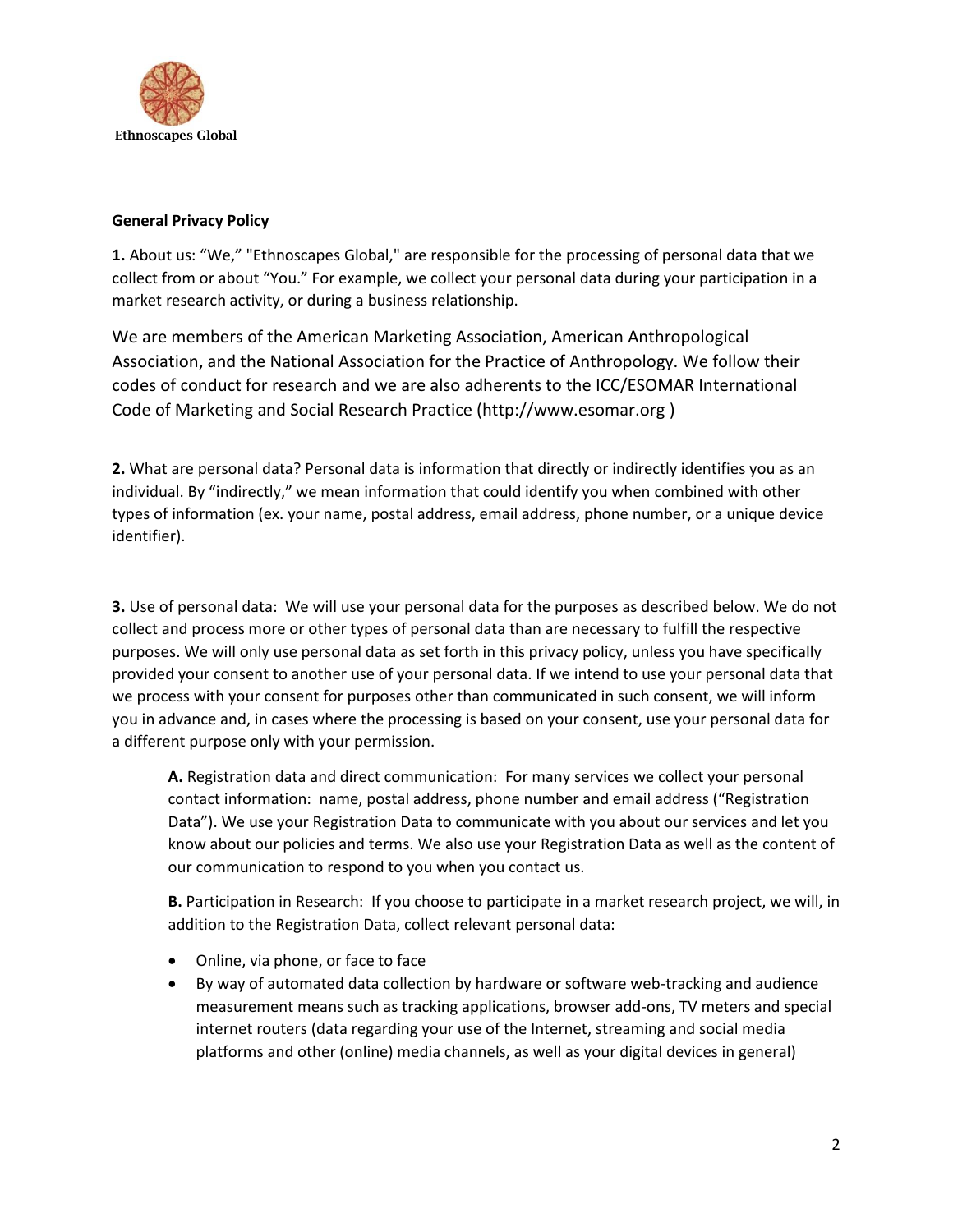

• Through your active participation on an application or device we will analyze and evaluate this market research data, aggregate the data with the data of other participants and use the data for market research purposes.

**C.** Legal obligations and legal defense: We may be required to use and retain personal data for legal and compliance reasons, such as the prevention, detection, or investigation of a crime, loss prevention, fraud or any other abuse of our services and IT systems. We may also use your personal data to meet our internal and external audit requirements, information security purposes, or to protect or enforce our rights, privacy, safety, or property, or those of other persons.

**D.** Data Retention: Unless you object to our processing of your personal data and/or demand erasure of your personal data (described under "your rights"), the following retention periods apply for the following categories of personal data:

Contact details used as part of the participation in research are stored for the duration of the project and for a period of one year thereafter, following which the personal data is securely deleted.

**4**. Collection of personal data from other sources: We may sometimes collect personal data about you from sources other than you. For example, this may be the case if you have registered with a market research panel provider as a participant, and we are working with this provider to source participants in our research. The panel provider will then, subject to its privacy policy and your respective consent to its practices, transfer your personal data to us so that we are able to contact you. If the panel provider has not already informed you about the transfer of your personal data to us, then we will do so when we first contact you and provide you with all information that is shared with us. We will do so upon the first contact.

We may also collect personal data regarding the exposure of participants in market research projects to advertisement and relevant media content from other sources such as advertising networks, social media platforms and website and mobile app publishers. If we do so, we obtain the participants' prior consent to the data collection and inform them about the sources from which we collect personal data about them. We use such secondary data to enrich the data that we collect from participants during their participation in market research in order to provide better insights to our customers.

If we collect personal data about you from other sources, then we either make sure that the source has already informed you in advance about the transfer, or we will notify you upon the first contact that we have received your personal data and provide you with all information required by law.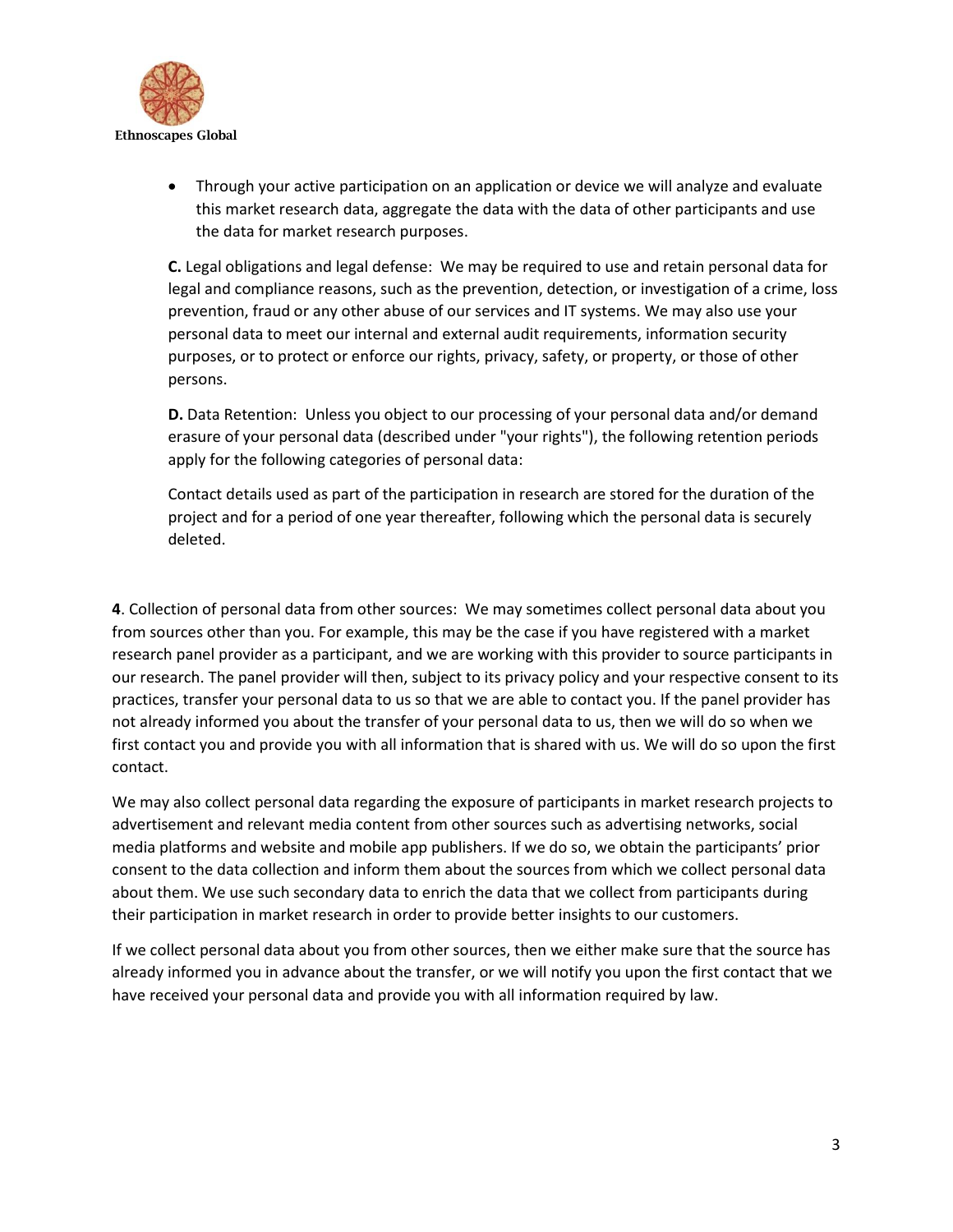

**5.** How we share personal data: We will disclose your personal data only for the purposes and to those third parties, as described below. Ethnoscapes Global will take appropriate steps to ensure that your personal data are processed, secured, and transferred according to applicable law.

**A.** External service providers: Where necessary, we will commission other companies and individuals to perform certain tasks contributing to our services on our behalf within the framework of data processing agreements. We may, for example, provide personal data to agents, contractors or partners for hosting our databases and applications, for data processing services, or to send you information that you requested, or to call-centers for the purpose of provision of support services or interviewing in the course of market research projects. We will only share with or make accessible such data to external service providers to the extent required for the respective purpose. This data may not be used by them for any other purposes. Ethnoscapes Global's external service providers are contractually bound to respect the confidentiality of your personal data.

**B.** Business transfers: In connection with any reorganization, restructuring, merger or sale, or other transfer of assets (collectively "Business Transfer"), we will transfer data, including personal data, in a reasonable scale and as necessary for the Business Transfer, and provided that the receiving party agrees to respect your personal data in a manner that is consistent with applicable data protection laws. We will continue to ensure the confidentiality of any personal data and give affected users notice before personal data become subject to a different privacy policy.

**C.** Public bodies: We will only disclose your personal data to public bodies where this is required by law. Ethnoscapes Global will for example respond to requests from courts, law enforcement agencies, regulatory agencies, and other public and government authorities, which may include such authorities outside your country of residence.

**6.** International transfers of personal data: Under specific circumstances, it will also be necessary for Ethnoscapes Global to transfer your personal data to countries outside the United States, so called "third countries." Such third country transfers may refer to all processing activities describes under Sec. 3 of this Privacy Policy. This Privacy Policy shall apply even if we transfer personal data to third countries, in which a different level of data protection applies than in your country of residence.

**7.** Processing of personal data of children: Ethnoscapes Global will not collect or process personal data of children under 16 years except with parental consent, pursuant to applicable local law. If we become aware that personal data from a child were inadvertently collected, we will delete such data without undue delay.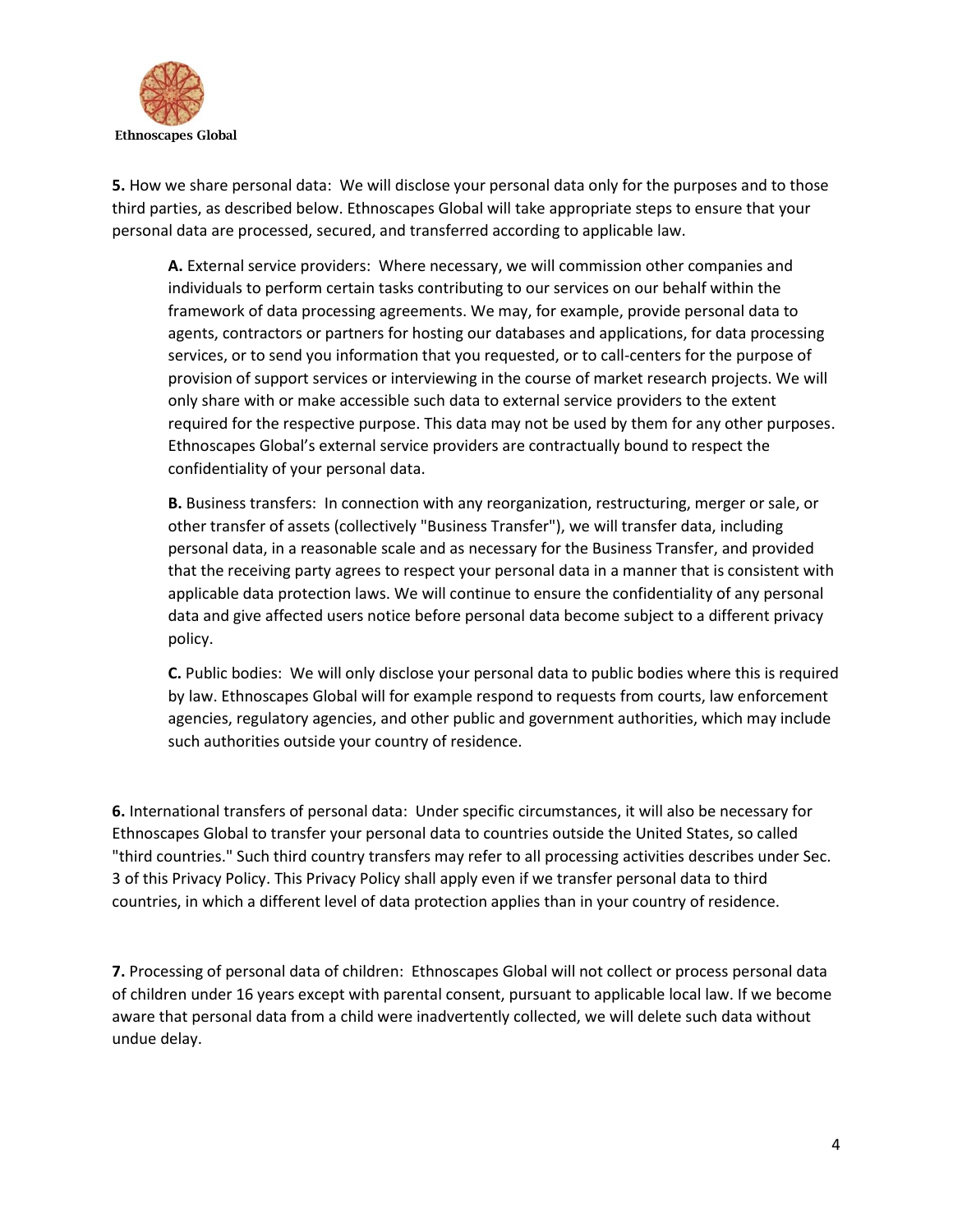

**8.** Processing of sensitive data: We may, in certain cases, process special categories of personal data concerning you ("sensitive data"). Sensitive data refer to personal data revealing racial or ethnic origin, political opinions, religious or philosophical beliefs, trade union membership, genetic data, biometric data for uniquely identifying a natural person, health or a natural person's sex life or sexual orientation. We may, for example, process sensitive data that you manifestly have made public. We may also process sensitive data as necessary for the establishment, exercise or defense of legal claims. We may also process your sensitive data if you have freely given your prior, express and separate consent in a specific context for a specific purpose, such as during your participation in a market research activity.

**9.** Security: Ethnoscapes Global takes data security seriously. We apply an appropriate level of security and have therefore implemented reasonable physical, electronic, and administrative procedures to safeguard the data we collect from accidental or unlawful destruction, loss, alteration, unauthorized disclosure of, or access to personal data transmitted, stored, or otherwise processed. Our information security policies and procedures are closely aligned with widely accepted international standards and are reviewed regularly and updated as necessary to meet our business needs, changes in technology, and regulatory requirements. Access to your personal data is granted only to those personnel, service providers or Ethnoscapes Global affiliates with a business need-to-know or who require it to perform their duties.

In the event of a data breach containing personal data, Ethnoscapes Global will follow all applicable data breach notification laws.

**10.** Your legal rights: As a research subject, you have specific legal rights relating to the personal data we collect from you. This applies to all processing activities stipulated under Section 3 of this Privacy Policy. Ethnoscapes Global will respect your individual rights and will respectfully address your concerns.

The following list contains information on your legal rights which arise from applicable data protection laws:

- Right to withdraw consent: Where the processing of personal data is based on your consent you may withdraw this consent at any moment by following the procedures described in the respective consent form. We ensure that consent can be withdrawn by the same means as it was given – e.g., electronically. As a participant in a market research project, please note that by withdrawing consent you typically end your participation in the respective project and will no longer be eligible for any rewards or incentives that Ethnoscapes Global may eventually offer to participants.
- Right to rectification: You may obtain from us rectification of personal data concerning you. We make reasonable efforts to keep personal data in our possession or control which are used on an ongoing basis, accurate, complete, current and relevant, based on the most recent information available to us. In appropriate cases, we provide self-service internet portals where users have the possibility to review and rectify their personal data.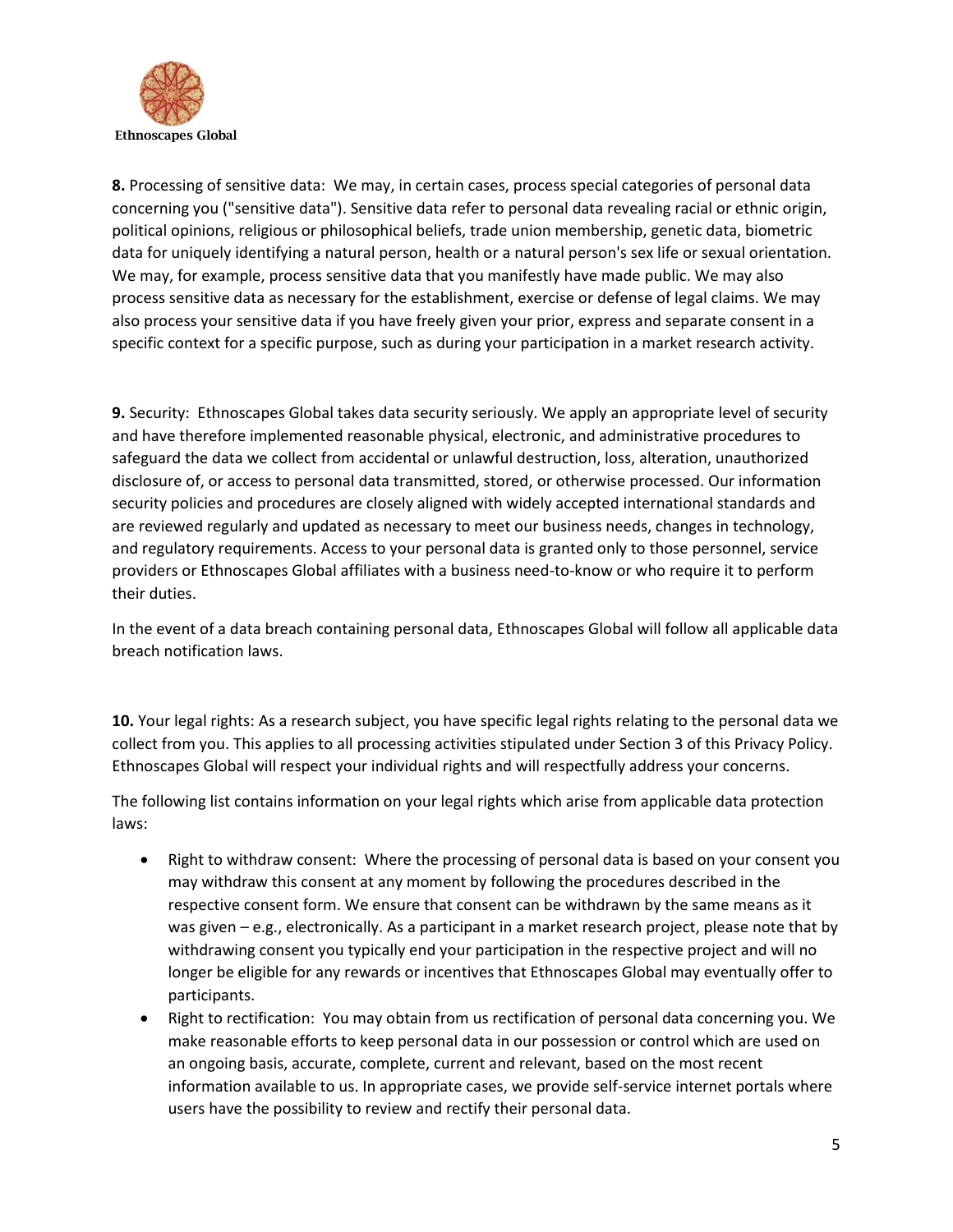

- Right to restriction: You may obtain from us restriction of processing of your personal data, if:
	- You contest the accuracy of your personal data for the period we need to verify the accuracy
	- The processing is unlawful, and you request the restriction of processing rather than erasure of your personal data
	- We no longer need your personal data, but you require them for the establishment, exercise or defense of legal claims, or – you object to the processing while we verify whether our legitimate grounds override yours.
- Right to access: You may ask us about personal data that we hold about you, including information as to which categories of personal data we have in our possession or control, what they are being used for, where we collected them (if not from you directly), and to whom they have been disclosed, if applicable. You may obtain from us one copy, free of charge, of personal data we hold about you. We reserve the right to charge a reasonable fee for each further copy you may request.
- Right to portability: At your request, we will transfer your personal data to another controller, where technically feasible, provided that the processing is based on your consent or necessary for the performance of a contract. Rather than receiving a copy of your personal data, you may request that we transfer the data to another controller specified by you, directly.
- Right to erasure: You may obtain from us erasure of your personal data, where:
	- The personal data are no longer necessary in relation to the purposes for which they were collected or otherwise processed
	- You have a right to object to further processing of your personal data (see below) and execute this right to object to the processing
	- The processing is based on your consent, you withdraw your consent, and there is no other legal ground for the processing
	- The personal data have been unlawfully processed; unless the processing is necessary:
		- $\circ$  for compliance with a legal obligation which requires processing from us,
		- o for statutory data retention requirements,
		- o for the establishment, exercise or defense of legal claims.
- Right to object: You may object at any time to the processing of your personal data due to your situation, provided that the processing is not based on your consent but on our legitimate interests or those of a third party. In this event we shall no longer process your personal data, unless we can demonstrate compelling legitimate grounds and an overriding interest for the processing or for the establishment, exercise or defense of legal claims. If you object to the processing, please specify whether you wish the erasure of your personal data or the restriction of its processing by us.
- Right to lodge a complaint: In the case of an alleged infringement of applicable privacy laws, you may lodge a complaint with the data protection supervisory authority in the country you live in or where the alleged infringement occurred.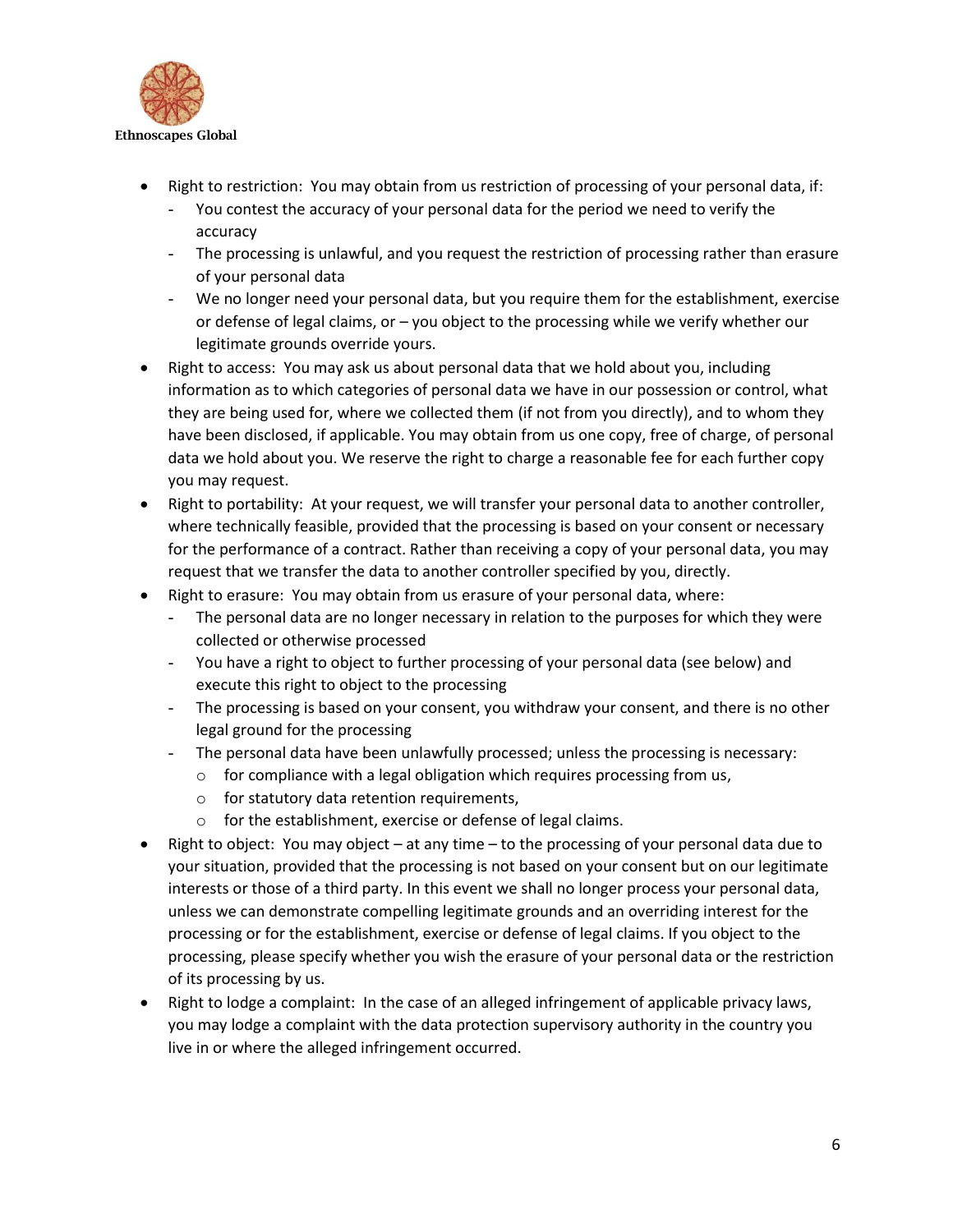

Please note:

- Time period: We will try to fulfill your request within 30 days. However, the period may be extended due to specific reasons relating to the specific legal right or the complexity of your request.
- Restriction of access: In certain situations, we may not be able to give you access to all or some of your personal data due to statutory provisions. If we deny your request for access, we will advise you of the reason for the refusal.
- No identification: In some cases, we may not be able to look up your personal data due to the identifiers you provide in your request. Two examples of personal data which we cannot look up when you provide your name and email address are:
	- Data collected through browser-cookies, unless you gave your consent to the use of cookies for market research purposes as a member of an Ethnoscapes Global online panel and are still a member of that panel at the time of your request
	- Data collected from public social media sites, provided you have posted your comment under a nickname which is not known to us

In such cases, where we cannot identify you as a data subject, we are not able to comply with your request to execute your legal rights as described in this section, unless you provide additional information enabling your identification.

• Exercise your legal rights: To exercise your legal rights, please contact our privacy contact in writing or text form, e.g. by email or letter. For contact information please refer to the end of this Privacy Policy.

**11.** Retention of your personal data: In general, we will delete the personal data we collected from you if they are no longer necessary to achieve the purposes for which they were originally collected. However, we may be required to store your personal data for a longer period due to statutory provisions.

In addition, we will not delete all your personal data if you requested from us to refrain from recontacting you in the future. For this purpose, Ethnoscapes Global keeps records which contain information on people who do not want to be re-contacted in the future (e.g., by means of bulk emailing or recruiting campaigns for market research projects). We qualify your request as consent to store your personal data for such record keeping unless you instruct us otherwise.

**12.** Changes to this Privacy Policy: We reserve the right, at our discretion, to modify our privacy practices and update and make changes to this privacy policy at any time. For this reason, we encourage you to refer to this privacy policy on an ongoing basis. This privacy policy is current as of the "last revised" date which appears at the top of this page. We will treat your personal data in a manner